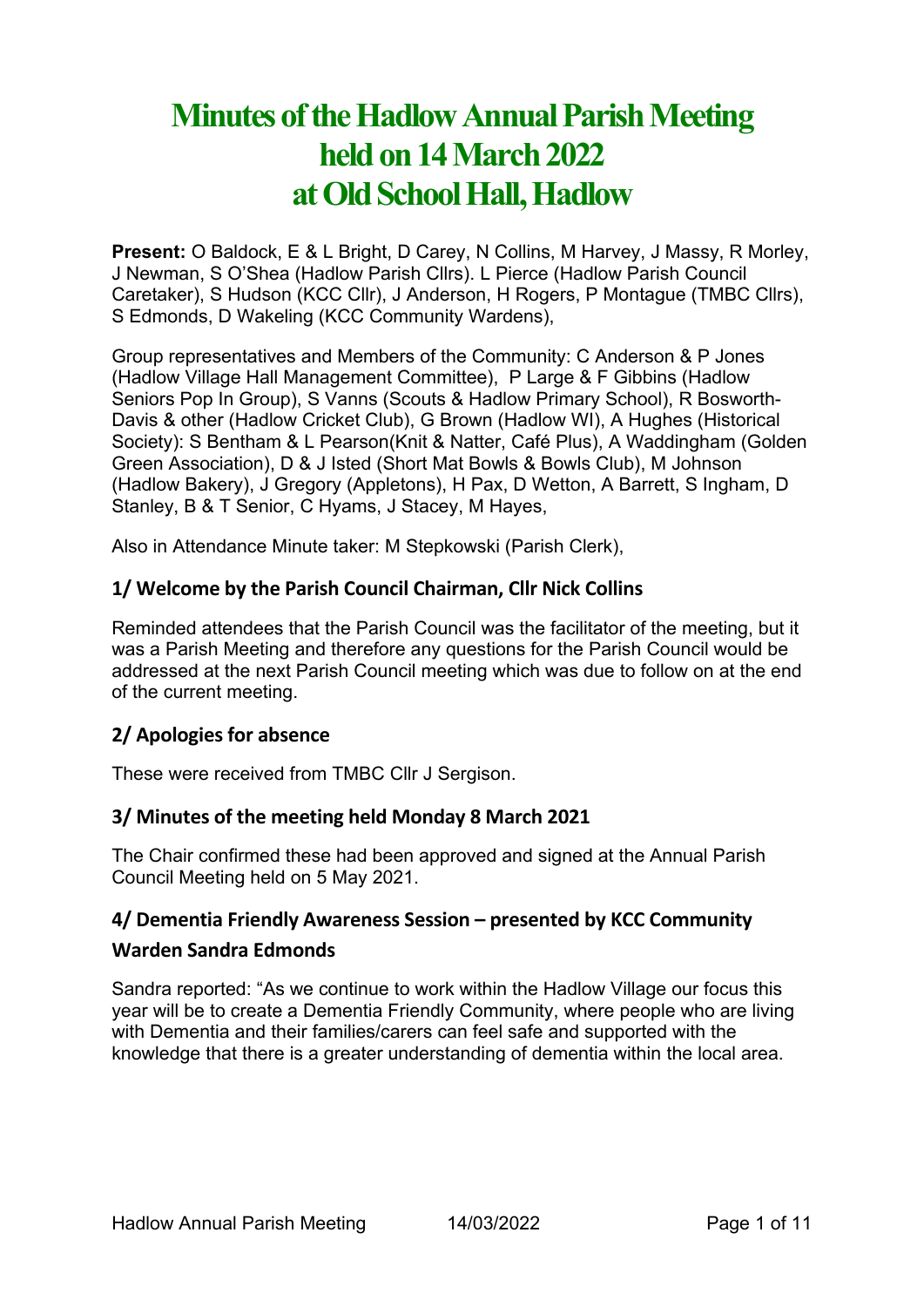In May during Dementia Action Month, we hope to encourage all residents to 'Paint the Village Blue' to raise awareness of Dementia. People can support this by making Blue Door wreaths, planting Blue Flowers in their gardens, making and displaying Forget me nots in their windows. We will also be focussing on delivering more Dementia Awareness Sessions to Youth Groups and other groups in the village."

Sandra then presented a Dementia Awareness Session and information leaflets were made available in the Atrium for people to collect.

## **5/Reports from Borough, County Councillors & Community Warden**

TMBC Cllr Montague:

As a member of the Borough Waste Technical Services Cabinet, Cllr Montague reported on the current status of waste collection. In summary:

Garden Waste – service resumed as of date of meeting and subscriptions had been frozen during the suspension of services. An extended period before payment due would apply.

Bulky Waste – this service is not currently due to restart particularly as the old scheme did not allow for items to be segregated and recycled where possible and all items were taken to Allington for burning. In addition to this, concerns were raised as drivers on routine services were also being used for the Saturday programme and there was a risk of staff shortages. Cllr Montague appreciated the importance of the service locally and to those who perhaps could not afford to book bulky waste removal services and or had lack of transport to the local waste recycling centre. Although currently not an option he did not dismiss the arguments for its reintroduction in the future.

Litter picking/Street Cleaning – In response to public concerns that the high street and surrounding area never seemed to be litter picked or swept by the waste contractors which before Covid occurred at least once a week, Cllr Montague confirmed there had been staff shortages during Covid but that the service should resume shortly.

The Clerk took this opportunity to thank all those volunteers within the Parish who had already signed up to the Parish Council litter pick scheme, their continued efforts had helped to reduce the litter.

Cllr Montague was thanked for attending the meeting and his report.

**TMBC Cllr Rogers** then reported on other Borough issues:

2022-23 Budget: Both the Borough and County had over the last year seen Central Government claw back funding and with budgets in a deficit, difficult decisions had had to be made and some services cut including those that were not statutory obligations such as public conveniences. This also meant that the Council tax levies would increase.

TMBC Local Plan – this had been rejected by the Inspector due to "failure to discharge duty to co-operate"; and he went on to explain the position. In summary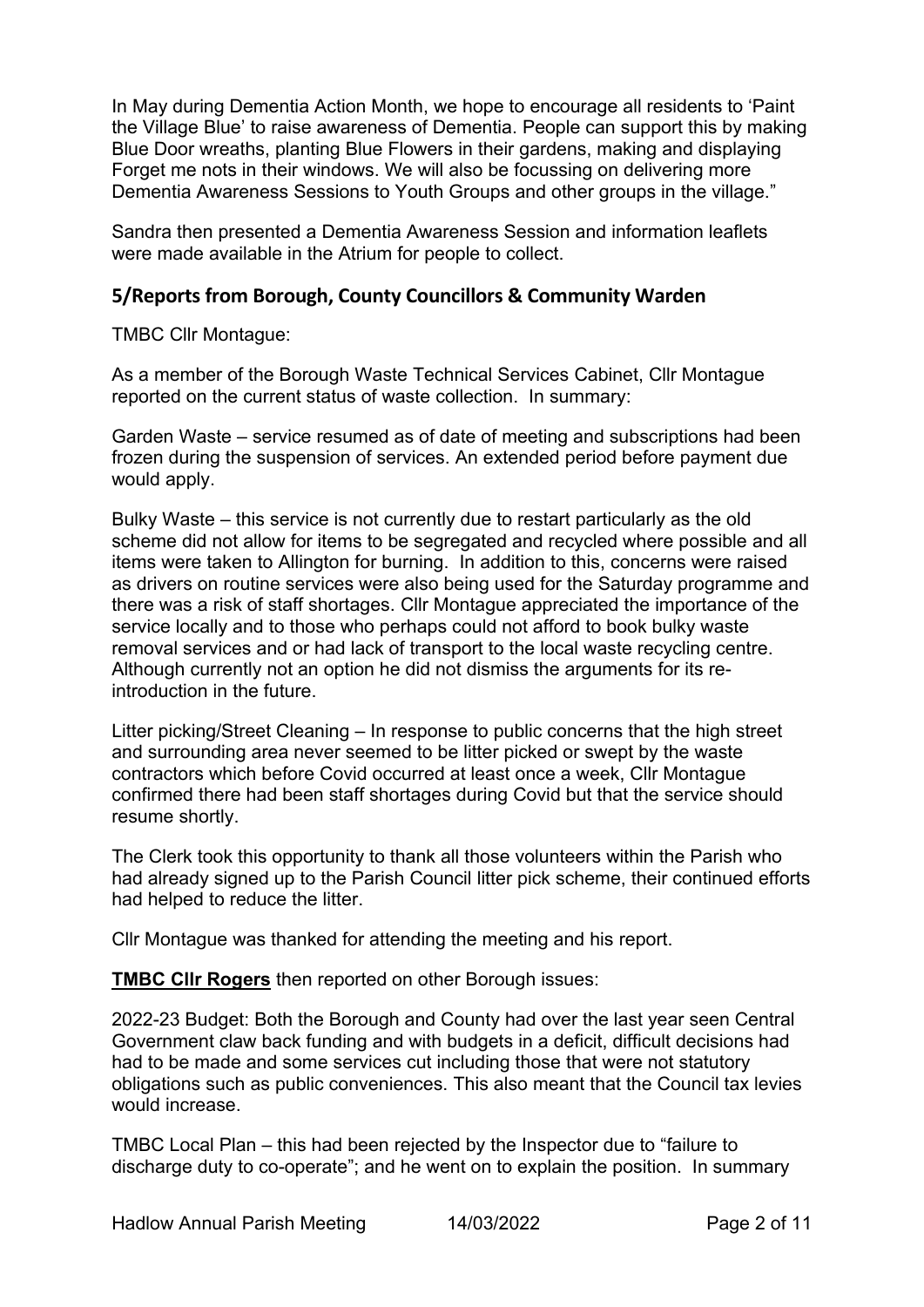planners were working hard to have the Plan amended to consider the Inspectors considerations to reduce speculation. In the meantime, Developers were taking full advantage of the position and there had been a barrage of planning applications put forward.

Save Capel Campaign – The Borough was vehement in their support of the Campaign and against Tunbridge Wells Local Plan which focussed most of its development on its borders with Tonbridge & Malling resulting in a negative effect on our infrastructure and services.

TMBC Cllr Anderson expressed concerns as to the increased traffic it would cause in peak times.

Electric Charging Points – the programme to date had been very successful with electric charging points being installed around the Borough including carparks, shopping centres etc.

Rough Sleepers – Cllr Rogers was pleased to confirm there were no rough sleepers within the Borough and accommodation had been found for everyone over the colder days of winter.

The Leybourne Leisure Centre and café had been established under the Green building project.

Recycling – a majority of waste was now being recycled within the Borough as opposed to going to land fill.

Borough Council Meetings – these continued to be uploaded to You Tube and available to the public.

#### **KCC Community Warden Report**

As we begin to move back to normal activities it is good to see the groups re opening and people beginning to come back out into the Community. Please if you know anyone who may be feeling lonely or isolated make sure you mention to them that groups have now restarted. If you have residents who are still anxious about coming out please do let us know by contacting 07969584183.

As we continue to work within the Hadlow Village our focus this year will be to create a Dementia Friendly Community, where people who are living with Dementia and their families/carers can feel safe and supported with the knowledge that there is a greater understanding of dementia within the local area.

In May during Dementia Action Month we hope to encourage all residents to 'Paint the Village Blue' to raise awareness of Dementia. People can support this by making Blue Door wreaths, planting Blue Flowers in their gardens, making and displaying Forget me nots in their windows. We will also be focussing on delivering more Dementia Awareness Sessions to Youth Groups and other groups in the village.

Please remember that if you have any concerns re Anti Social Behaviour or Crime report this directly to 101 or access the Kent Police Website and report it via the online reporting tool or the live chat function.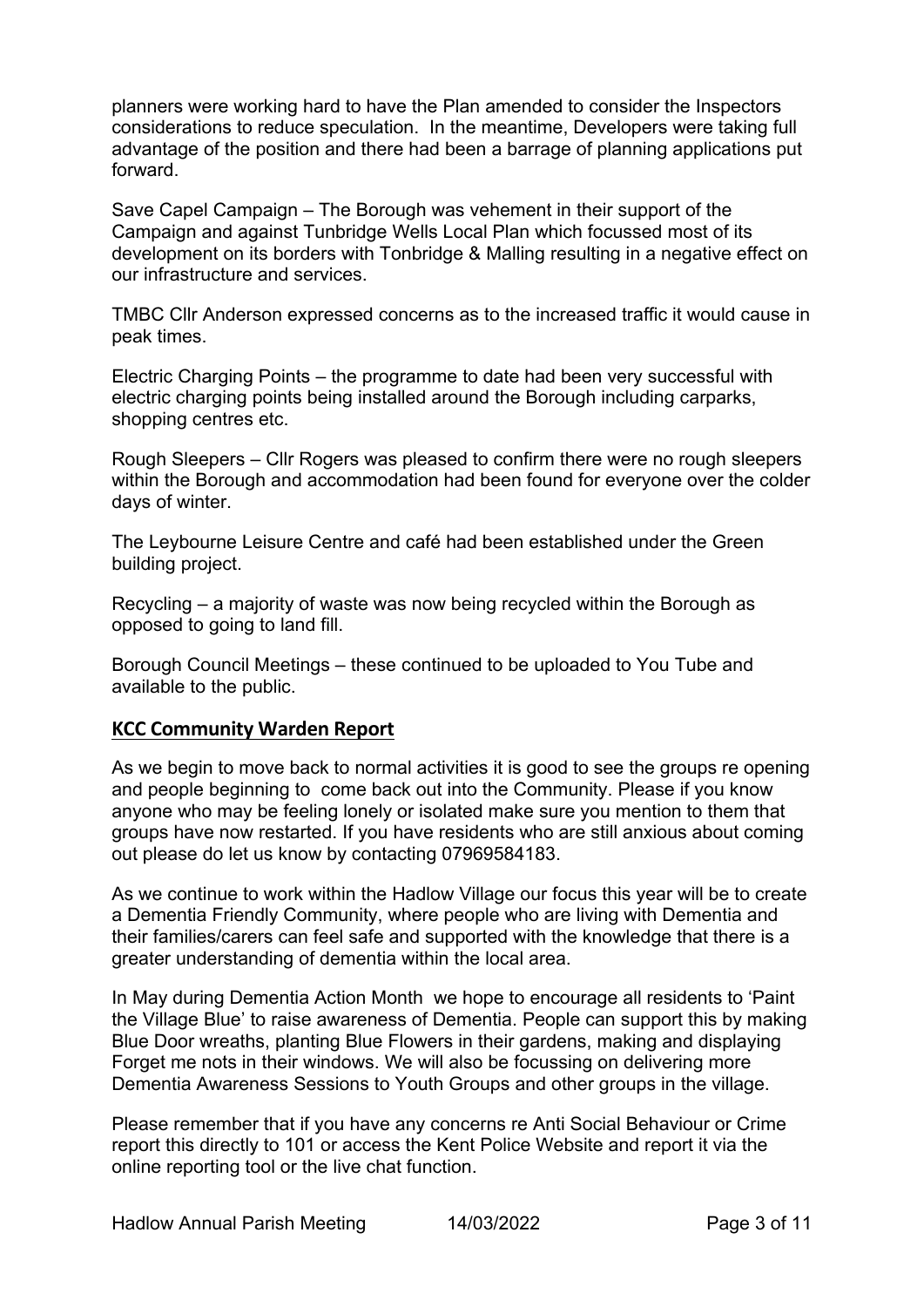Lets hope for a Sunny and Safe few months where we can all begin to relax slightly more into normal daily life.

I am pleased to inform you that your new Warden is Diane Wakeling who is currently available via her e-mail [Diane.wakeling@kent.gov.uk](mailto:Diane.wakeling@kent.gov.uk) or via 07969584183.

Diane will be taking over the role of permanent Warden as I have now moved to become Supervisor/Team Leader of the Tonbridge, Maidstone and Malling Team. I will still be around though as I am very much looking forward to supporting you all with your Dementia awareness journey.

Sandra Edmonds Team Leader KCC Community Wardens – Tonbridge, Maidstone and Malling.

## **6/ Summary Reports from Parish Council**

Cllr Collins confirmed there had been no major projects over the past year due to Covid but that the Voluntary Assistance Programme had worked well ensuring the vulnerable were not forgotten.

A Finance report was provided. (*see appendix a*)

## **7/ Reports from Village Organisations**

Hadlow Cricket Club – As a member of the Cricket Club, Ross Bosworth-Davies introduced himself and explained that it was the Club's 275<sup>th</sup> anniversary this vear and they hoped to celebrate this milestone with the Community and plans for several events were well underway. Like many Clubs over Covid, games were restricted and there was now a need to push for more people to take part. They were keen as a Club to encourage local adults and children to sign up.

In response to a member of the public he confirmed that ladies were more than welcome to participate in the game.

#### *(Full report appendix b)*

Queen's Jubilee – local events update

The Clerk confirmed that the updated details had been published in the Feburary Parish Newsletter.

## **8/ Public time – matters of interest**

• Bulky Waste – TMBC Cllr Montague had reported on this matter earlier in the meeting.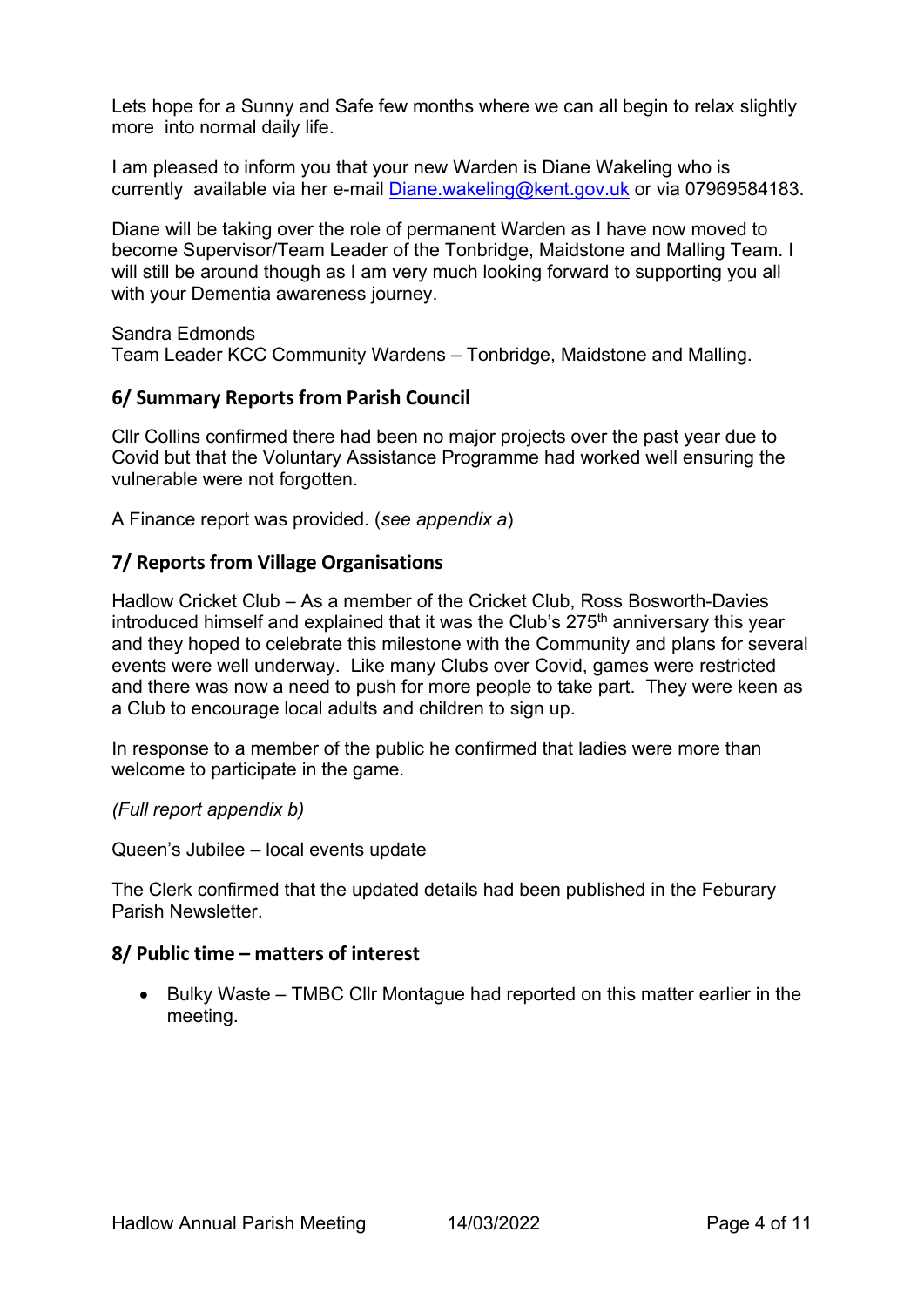- Climate Change A formal working group was to be established through the Parish Council with both members of Council and residents joining together to work on lowering the Council's carbon footprint and encouraging the community as a whole to reduce their footprint. As a starting point the Council had changed all its lights in the Hy-Arts Centre, carparks and Old School to LED lighting. Council are now using a Carbon Footprint calculator to monitor progress.
- Bus service reductions Concerns acknowledged regarding possible reduction in service of #7 & #77 and possible loss of the #208. The Chair confirmed Council were aware that the subsidies would be reduced and that some routes may only run-in peak times but supported all three services noting that reducing public transport went against KCC's aims to be carbon neutral. He encouraged everyone to complete the bus public consultation & #208 petition available at the Parish Office.
- Local Parking Parking within the village remained a problem with people parking on pavements making it impossible at times for pedestrians and Motability scooters, prams etc to pass. The police were doing their best to curb this and were putting polite notices on vehicles illegally parked. In response to a resident's request to therefore park in the Old School Hall Carpark, the Chair re-confirmed that this was not possible as the carpark remained private and for the use of medical centre, Old School Hall and library. It was not feasible to allocate bays to individuals.
- Commercial House development Parish Council Chair of Planning & Environment responded to a resident's concern about the current building works on the site. Any concerns should be addressed directly to the TMBC Planning Enforcement department as the Parish Council had no power to act on such matters but would continue to monitor the position.

There being no further business the Chair thanked everyone for their attendance and the meeting closed at 19.30

Signed…………………………………………… Date……………………………………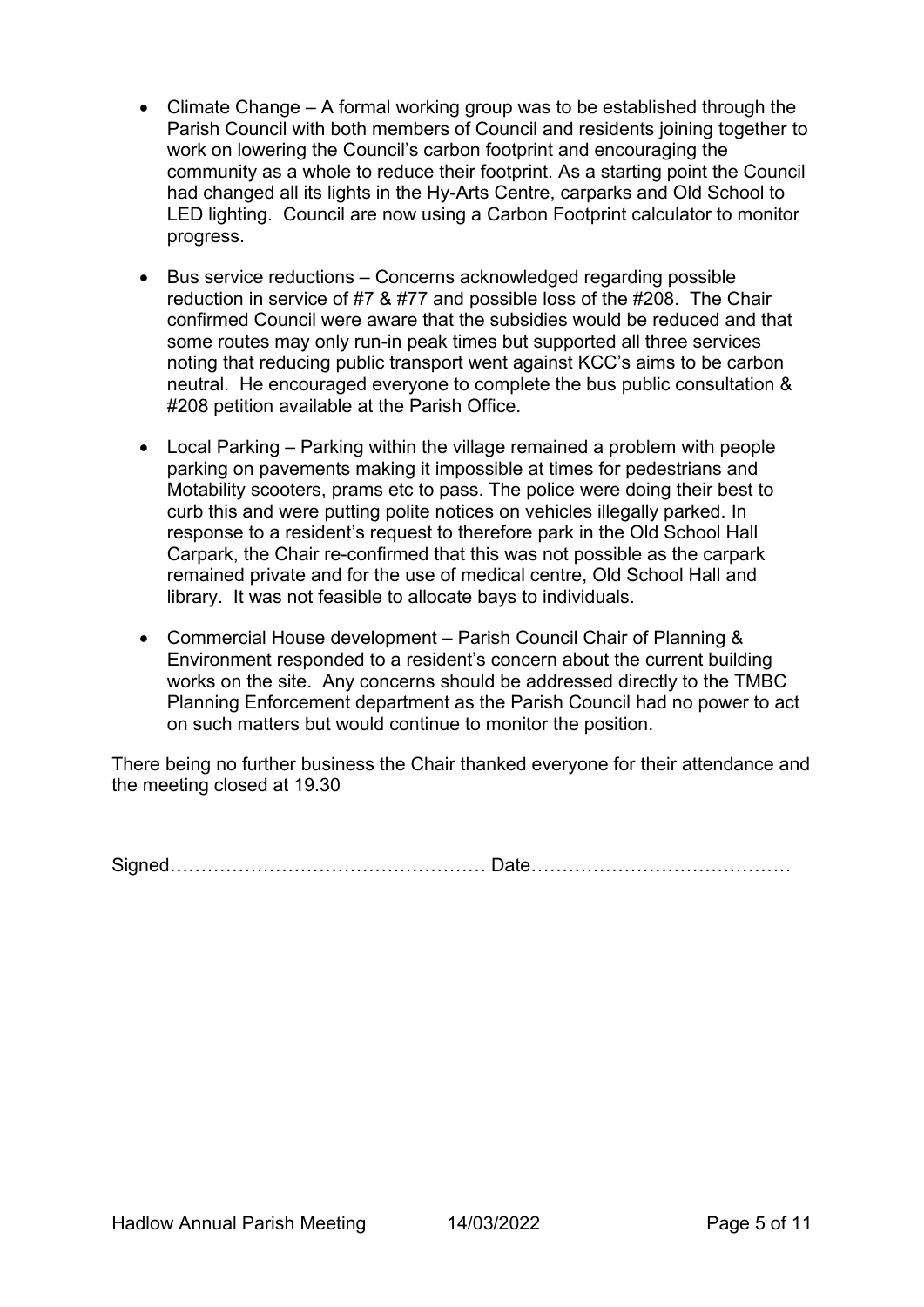## **Appendices**

## **Reports:**

- a/ Hadlow Parish Council Finance & General Purposes Committee
- b/ KCC Community Wardens
- c/ Hadlow Cricket Club
- d/ Golden Green Association
- e/ Hadlow Bowls Club
- f/ Hadlow WI

## **(Appendix a.)**

### **Finance Report, Hadlow Parish Council 2021/22**

Despite this still being a challenging year due to the Coronavirus pandemic our income has been sufficient to meet the budget. Thanks to our diligent administration team grants have been sourced and expenses have been controlled. The 2022/2023 Budget has meant that the Precept had only to be increased by a very small amount (band D 81.20).

Not many projects have been embarked on this year but maintenance of our buildings, play areas and fields has been undertaken to keep them safe and up to standard.

A defibrillator has been installed in the phone box at the centre of the village for public use. Money was kindly donated by Hadlow Tower Steward Association to cover purchase of the equipment, but it will be maintained by the Council.

It was agreed to set up working party to assess ways of reducing the village's carbon footprint. To this end the Council has already replaced, where possible, it's lights with lower power LED lights. When the council vehicles need replacing electric ones will be looked at. We are still waiting for KCC to approve installation of two charging points in the Council car park. It is hoped that other ways of reducing climate change can be found.

During the storms this month emergency help was provided by the Council. Dangerous trees were removed and others assessed throughout the village. Unfortunately, the allotments had to be temporarily closed for safety reasons. Villagers also responded and ensured that vulnerable people were looked after.

Plans for a celebration of the Queen's Jubilee in June are well advanced with the Council providing funds for ancillary expenses. All Parishioners are welcome to join in the festivities.

#### **Lesley Bright Chair of Finance & General Purposes Committee**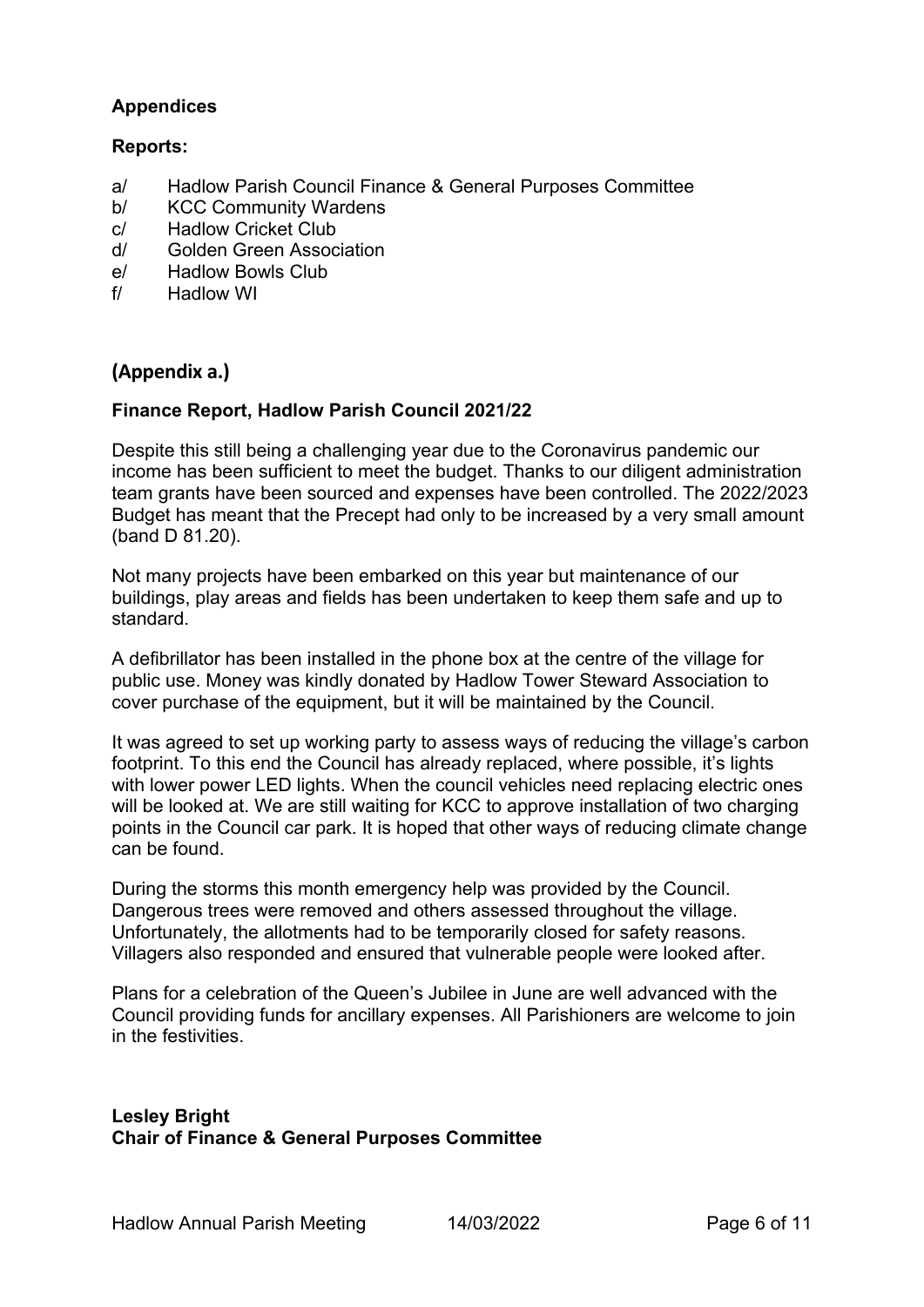# **(Appendix b.)**

#### **Hadlow Cricket Club Report**

Cricket has been played at Hadlow since at least 1747. We say at least because in the first historical record of any cricket fixtures Hadlow is involved in, against Dartford in July 1747, Hadlow is described as a "famous parish for cricket," which suggests that cricket had been played for some time before 1747, in and around Hadlow. Either way, the fact that Hadlow is first recorded then, makes Hadlow CC one of the oldest cricket clubs in the world. To put that into context, the MCC (Marylebone Cricket Club), the club that wrote and guarded the laws of cricket, and owner of Lord's Cricket Ground seen the world over as the "Spiritual Home of Cricket" was founded a full forty years later in 1787. This makes Hadlow CC one of the most historically significant cricket clubs in the world. It also means that 2022 is the 275th Anniversary of Hadlow Cricket Club, and we intend to mark that anniversary with a variety of events.

The modern club was first mentioned in 1819 and the present ground is located off Common Road, to the north of the village. The pavilion dates from 1864 and cost £42.10s to build.

We field two teams in the Kent County Village League, with league fixtures home and away every Saturday from early May to early September. We also field a Sunday friendly XI with fixtures most weeks, mostly at home throughout the summer.

On the playing front neither League team has seen much success in the past few years. The 1st XI has seen two relegations in two years and are now playing in KCVL Division 4. The 2nd XI plays in Division 7 and has not yet finished higher than mid table. Fortunately the Sunday team tends to win more often than it loses!

Despite our relative lack of success on the playing field we have a core group of players who have committed to the club for a number of years. We are a sociable and friendly group and make use of our pavilion facilities and onsite bar to hold social events after games. We are in a strong financial position (currently), although not so healthy that a financial emergency, such as requiring a new roller for the pitch, couldn't bankrupt the club, and if player numbers were to decline further our income would be impacted in the long term.

Like everyone else, the club was impacted by Covid 19, and the 2020 season could not be played in full. Despite the pandemic, fixtures were still played from mid July 2020 onwards, with certain regulations on social distancing and sanitation allowing us to play on. The pandemic has impacted on playing numbers, with people who had played for the club who lived further afield now unable to come as regularly or even at all. We regularly have players come down from London, and even as far away as the Highlands to play for the club.

All cricket clubs in the country say the same thing when it comes to playing numbers; they are on the decline. There are plenty of reasons for this which I won't elaborate on now, but one of them is that clubs are not a part of their local community enough.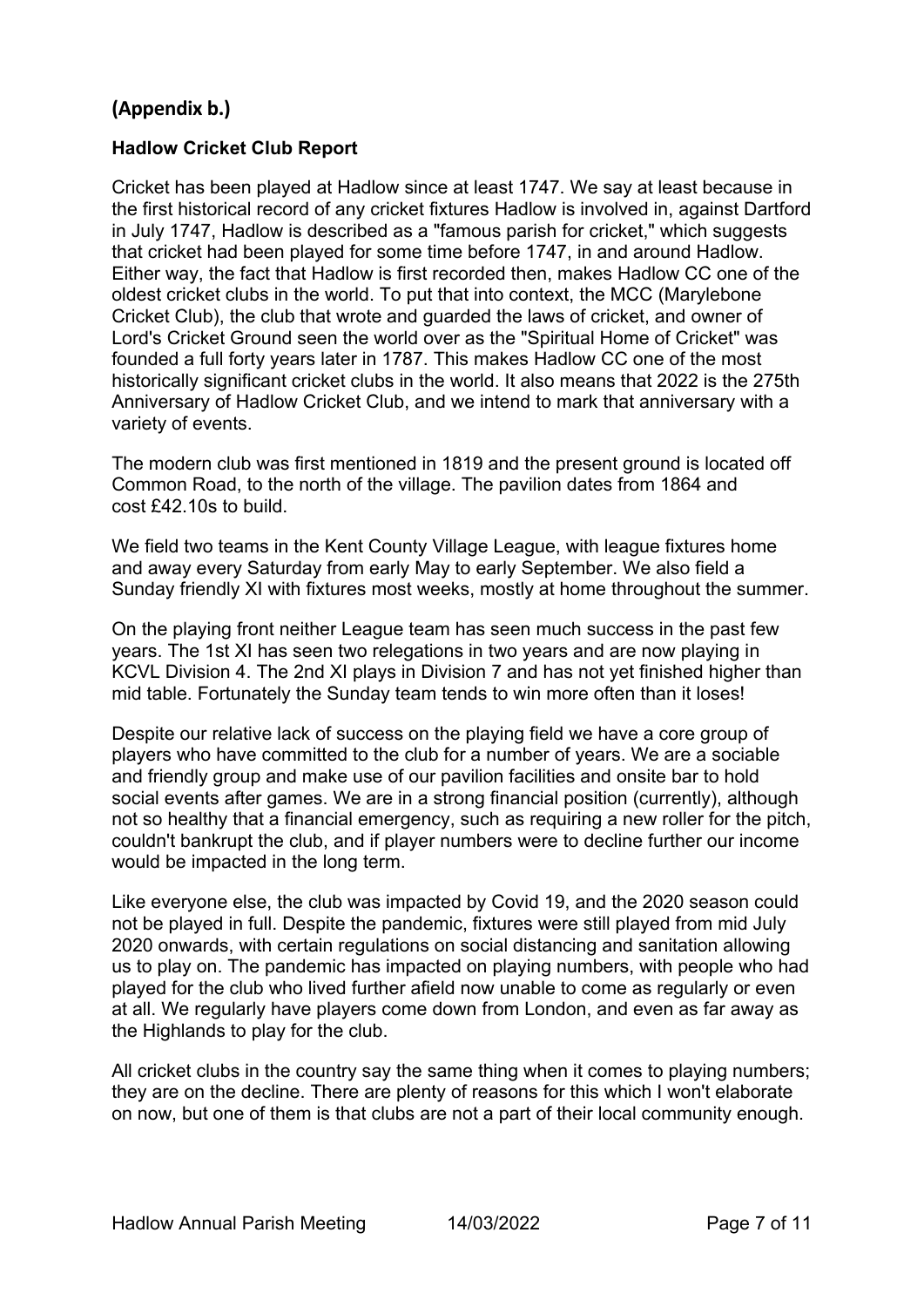Hadlow is unfortunately a classic example of this. Last season the club fielded only 2 players from the village, out of 51 different people who played in at least one fixture. One of our aims is to change that. We would like to see more Hadlow residents playing for the club, and we hope that reaching out and introducing ourselves and informing you of some of the plans we have for this, our 275th Anniversary year.

Our main plan is to run an event on Saturday 9th July at Hadlow Cricket Club on Common Road. We are still in the planning stages of this event but our intention is to invite the local community to an all day event with cricket coaching and fun games for young children and families to engage with during the day. We would also like to invite local people and businesses to have stalls they can sell their goods. We would have family fun activities, caterers etc. In the evening we would have a BBQ and live music from two local bands. We would also have the on site bar open during the event as well. There is a precedent for such an event with the Hadlow ground used in the past for a Hadlow Fair. The success of those events was down to the club and the community engaging together and we would like to build on that again.

We also would like to raise the profile of the club, and aid visitors to the club in finding us, by installing a small Hadlow Cricket Club road sign on the A26 opposite the entrance to Common Road. This would, we believe, raise the profile of the club to passers by who may be unaware of our existence. If the Parish Council could support us in this we would be most grateful.

We also have planned a series of anniversary fixtures and events alongside our regular league and friendly season to celebrate out 275th anniversary and any engagement with the local community, press etc would be most welcomed as well.

We hope that by doing these events we will re engage the community with the club, hopefully attract more players to the club and make us more viable in the long term, so that in 25 years time Hadlow CC will be able to celebrate its 300th anniversary and not have folded, as so many other village cricket teams in this country have.

**Ross Bosworth-Davies On behalf of Hadlow Cricket Club March 2022**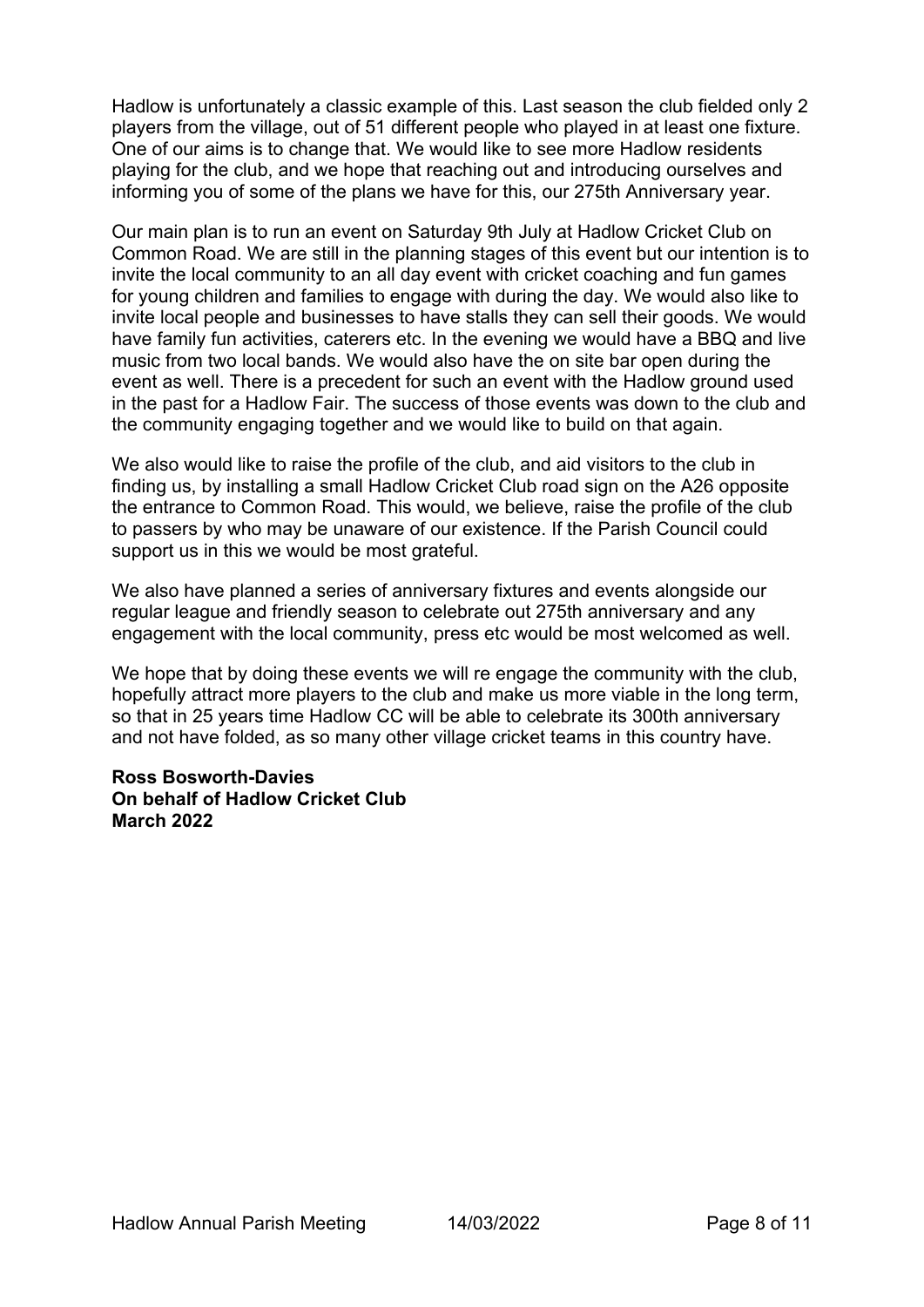# **(Appendix c.)**

## **Golden Green Association**

#### **Report for Hadlow Annual Parish Meeting, March 2022**

The Golden Green Association is the community association for the hamlet of Golden Green to which all residents are automatically members. Its twin objectives are to help provide funds for the upkeep and maintenance of the Golden Green Hall; and to promote a community spirit in the hamlet.

The Golden Green Association organises a number of events during normal years which in the past have included:

- Free Lunch for the pensioners of the hamlet
- Quiz nights
- The summer fete on Signpost Field
- A coach trip to Eastbourne
- Carol Service with mulled wine
- Barn Dance

The last year has been somewhat challenged of course. Nevertheless, we have managed to keep coffee mornings going through most of the year (thanks to the outdoor courtyard at the Bell). And we did manage to hold our fete in August when the pandemic was at a lower ebb. Our carol service morphed into an outside carol singalong. And now the hall is slowly becoming more active with line-dancing, bingo, art resuming – so not yet back to normal, but getting there!

The activities of the GGA and the village are documented in the monthly newssheet called the Hamlet which is now sent out by email to all residents.

An important source of funding for the GGA is the 250 club lottery which gives 36 prizes a year totalling £900 at a cost of £6 per ticket per year. As a result of this and monies raised at events like the fete, the GGA continues to be able to make significant donations to the Hall Management Charity for the upkeep and refurbishment of the Hall.

Anybody interested in the activities of the GGA should contact Alec Pelmore on 01732 850739.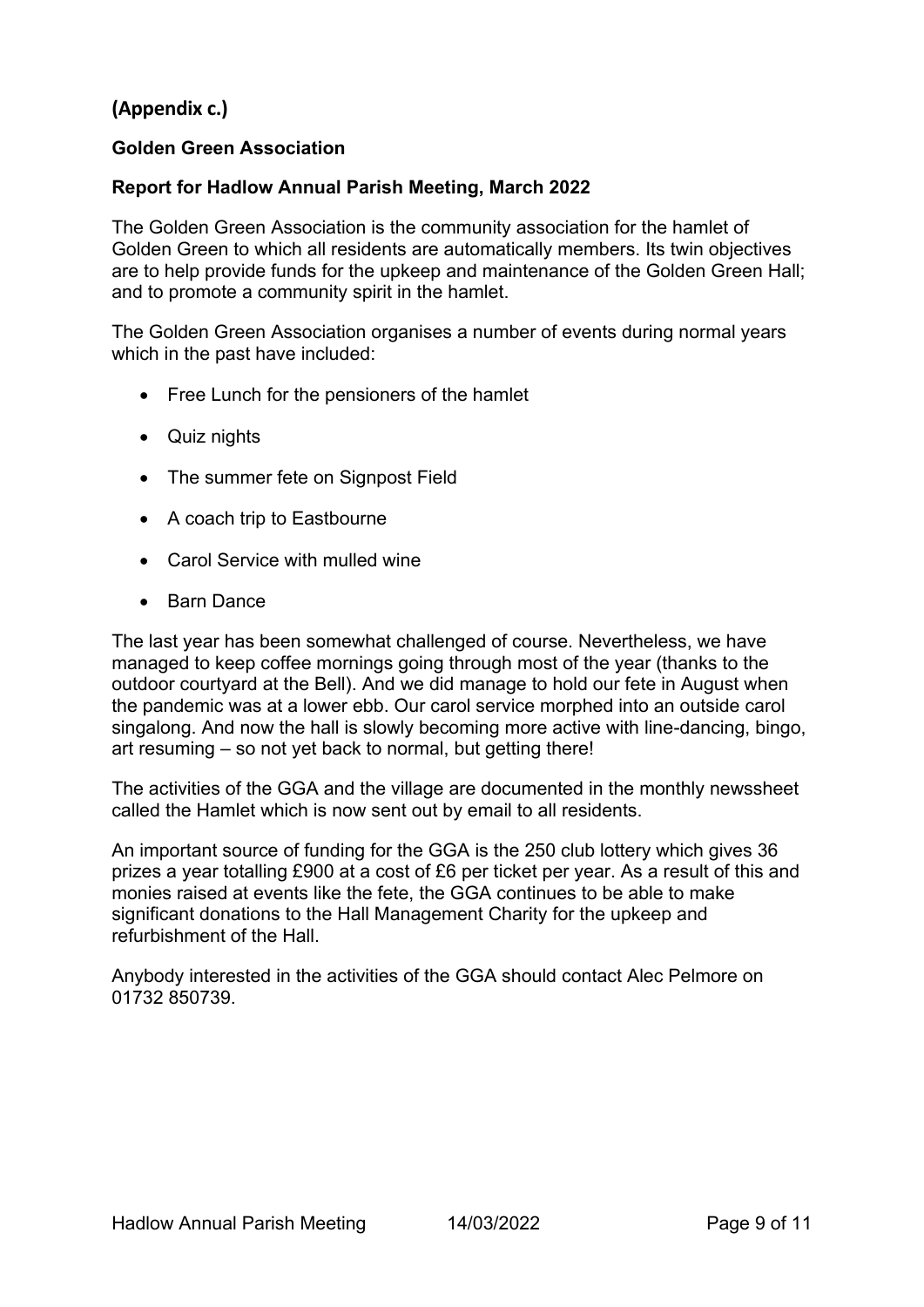# **(Appendix d.)**

### **Hadlow Bowls Club**

Like most other organisations it's been a difficult couple of years, but our membership has stayed with us and we have also recruited a few new members.

We felt it was important that we tried to complete our playing season as for some of our members bowls is their only exercise and social outing.

We played most of our fixtures with limited players against other clubs in accordance with the guidelines of the English Bowls Assn. We were unable to use the pavilion, so the match 'tea' was taken outside, luckily the weather was kind most of the time.

Our revenue was greatly depleted as we were unable to play as many matches or have any social fundraising events as usual. Our expenditure remained the same as the grass kept growing and had to be treated professionally.

The club would not have survived without the grants that came from Central Government to the local authority to support sports clubs. You don't often hear this, but I must thank the officers of Tonbridge & Malling Council for their help in acquiring the grants.

Our sister organisation, short mat bowls, has gone through similar restrictions as the outdoor club with matches against other clubs being cancelled and reduced revenue without any grant funding. Luckily, they have recruited some new members.

#### **David Isted Chairman Hadlow Bowls club.**